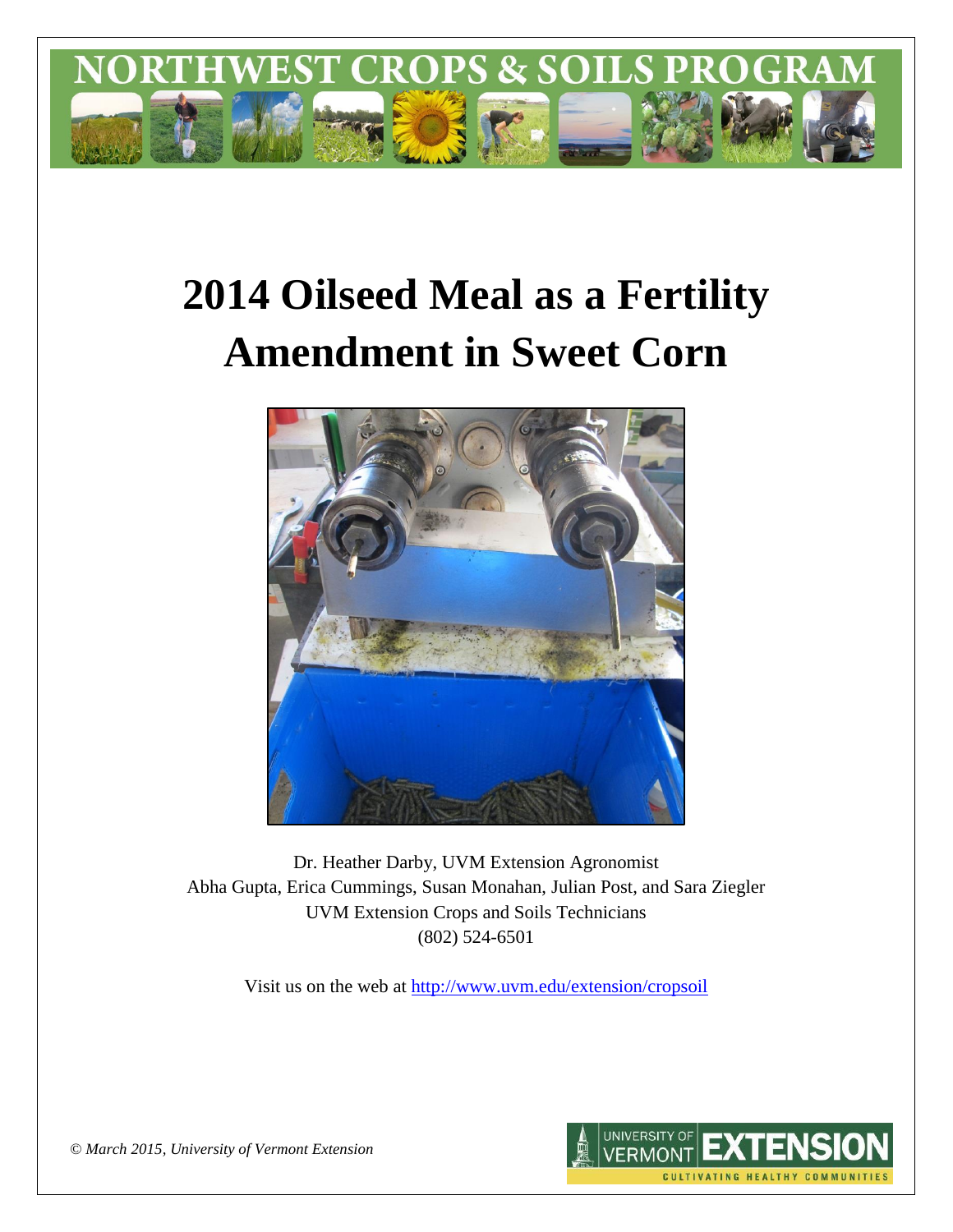# **2014 OILSEED MEAL AS A FERTILITY AMENDMENT IN SWEET CORN Dr. Heather Darby, University of Vermont Extension**

[heather.darby\[at\]uvm.edu](mailto:heather.darby@uvm.edu?subject=2013%20Oilseed%20Meal%20and%20Sweet%20Corn)

Many Northeast growers are integrating oilseed crops such as canola, soybeans, and sunflower into their operation, in hopes of on-farm fuel production, value-added products, and/or livestock feed. Many producers are using small-scale presses to mechanically separate oil from the seed. Oilseed meal, the highprotein byproduct left after the extrusion of oil, can be milled and used as a soil amendment to increase fertility and organic matter. This material has the potential to replace high-cost imported fertilizers, especially for organic growers.

# **MATERIALS AND METHODS**

A trial was initiated at Borderview Research Farm in Alburgh, Vermont to assess the effectiveness of using oilseed meals as a fertility amendment in sweet corn (Table 1). The experimental design was a randomized complete block with three replications. Treatments consisted of four fertility amendment types (three different oilseed meals and a control of synthetic sodium nitrate) at two different application rates each (50 and 100 lbs per acre).

| <b>Location</b>                         | <b>Borderview Research Farm - Alburgh, VT</b>                     |  |  |  |  |  |
|-----------------------------------------|-------------------------------------------------------------------|--|--|--|--|--|
| Soil type                               | Benson rocky silt loam, 8-15% slope                               |  |  |  |  |  |
| <b>Previous crop</b>                    | Silage corn                                                       |  |  |  |  |  |
| Soil amendments                         | Canola meal, soybean meal, sunflower meal, and<br>Chilean Nitrate |  |  |  |  |  |
| Amendment rates (lbs ac <sup>-1</sup> ) | 50, 100                                                           |  |  |  |  |  |
| <b>Replications</b>                     | 3                                                                 |  |  |  |  |  |
| Plot size (ft)                          | $10 \times 25$                                                    |  |  |  |  |  |
| <b>Sweet corn variety</b>               | Johnny's 'Sugar Buns' (F1, 70 days, treated)                      |  |  |  |  |  |
| Soil amendment date                     | $29$ -May                                                         |  |  |  |  |  |
| <b>Herbicide application</b>            | Lumax 3qt. on 5-Jun                                               |  |  |  |  |  |
| <b>Planting date</b>                    | $30-May$                                                          |  |  |  |  |  |
| <b>Planting equipment</b>               | John Deere 1750 MaxEmerge planter                                 |  |  |  |  |  |
| Planting rate (seeds $ac^{-1}$ )        | 22,000                                                            |  |  |  |  |  |
| Row width (in.)                         | 30                                                                |  |  |  |  |  |
| <b>Sidedress</b>                        | 200 lbs $ac^{-1}$ 46-0-0 on 2-Jul                                 |  |  |  |  |  |
| <b>Harvest date</b>                     | $22$ -Aug                                                         |  |  |  |  |  |

|  | Table 1. Agronomic information for oilseed meal trial, Alburgh, VT, 2014. |  |  |  |
|--|---------------------------------------------------------------------------|--|--|--|
|  |                                                                           |  |  |  |

Meal was extruded with a KernKraft 40 cold-press oil mill and hammer-milled for consistent texture. Subsamples of the oilseed meals were sent to Cumberland Valley Analytics in Hagerstown, MD for wet chemistry analysis of nitrogen (N), phosphorus (P), and potassium (K) values (Table 2). Meal was broadcast by hand on 29-May in 10' by 25' plots and lightly incorporated with harrows. The sweet corn, planted 30- May, was the Johnny's Selected Seeds variety 'Sugar Buns' (sugary-enhanced plus, treated with Captan,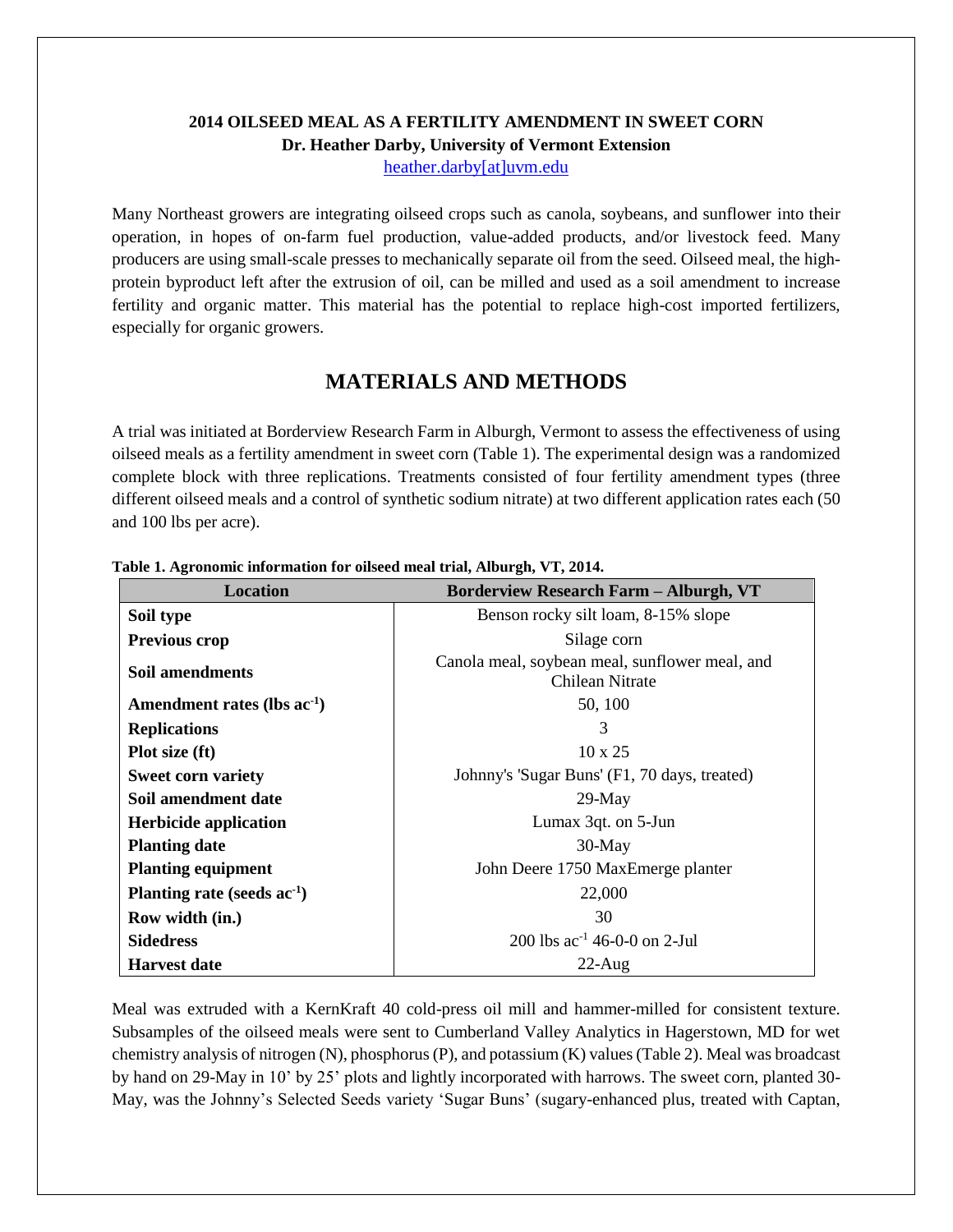Thiram, Apron, Dividend, Vitavax, and Polymer). The corn was seeded in 30" rows at a rate of 22,000 seeds per acre with a John Deere 1750 MaxEmerge planting system.

| <b>Variety</b><br>Crop |               | N             | P             | K             |
|------------------------|---------------|---------------|---------------|---------------|
|                        |               | $\frac{6}{9}$ | $\frac{6}{9}$ | $\frac{0}{0}$ |
| Canola                 | 5535 CL       | 4.8           | 1.0           | 1.2           |
| Soybean                | Boyd          | 6.4           | 0.5           | 1.8           |
| Sunflower              | Syngenta 3480 | 3.9           | 0.7           | $1.1\,$       |
| Sodium Nitrate         |               | 16            |               |               |

**Table 2. Nutrient analysis of canola, soybean, sunflower meals, and Chilean Nitrate.**

Soil samples were collected weekly through June and July, then biweekly until harvest (22-Aug). Soilnitrate levels were measured in the Agricultural and Environmental Testing Lab at the University of Vermont. On 16-Jun, sweet corn populations were measured by counting the number of plants in the center two rows of each plot. Sweet corn was picked by hand on 22-Aug, and measurements on yield, number of ears per plot, and ear length were collected. Stalk samples were sent to the University of Massachusetts for analysis of stalk nitrate levels.

Data were analyzed using mixed model analysis using the mixed procedure of SAS (SAS Institute, 1999). Replications within trials were treated as random effects, and soil amendment treatments were treated as fixed. Mean comparisons were made using the Least Significant Difference (LSD) procedure when the Ftest was considered significant  $(p<0.10)$ .

Variations in yield and quality can occur because of variations in genetics, soil, weather, and other growing conditions. Statistical analysis makes it possible to determine whether a difference among treatments is real or whether it might have occurred due to other variations in the field. At the bottom of each table, a LSD value is presented for each variable (i.e. yield). Least Significant Differences (LSDs) at the 0.10 level of significance are shown, except where analyzed by pairwise comparison (t-test). Where the difference between two treatments within a column is equal to or greater than the LSD value at the bottom of the column, you can be sure that for 9 out of 10 times, there is a real difference between the two treatments. Treatments that were not significantly lower in performance than the top-performing treatment in a particular column are indicated with an asterisk. In the example below, hybrid C is significantly different from hybrid A but not from hybrid B. The difference between C and B is equal to 1.5, which is less than

the LSD value of 2.0. This means that these hybrids did not differ in yield. The difference between C and A is equal to 3.0, which is greater than the LSD value of 2.0. This means that the yields of these hybrids were significantly different from one another. The asterisk indicates that hybrid B was not significantly lower than the top yielding hybrid C, indicated in bold.

| <b>Treatment</b> | Yield  |
|------------------|--------|
| A                | 6.0    |
| B                | $7.5*$ |
| C                | $9.0*$ |
| LSD.             | 2.0    |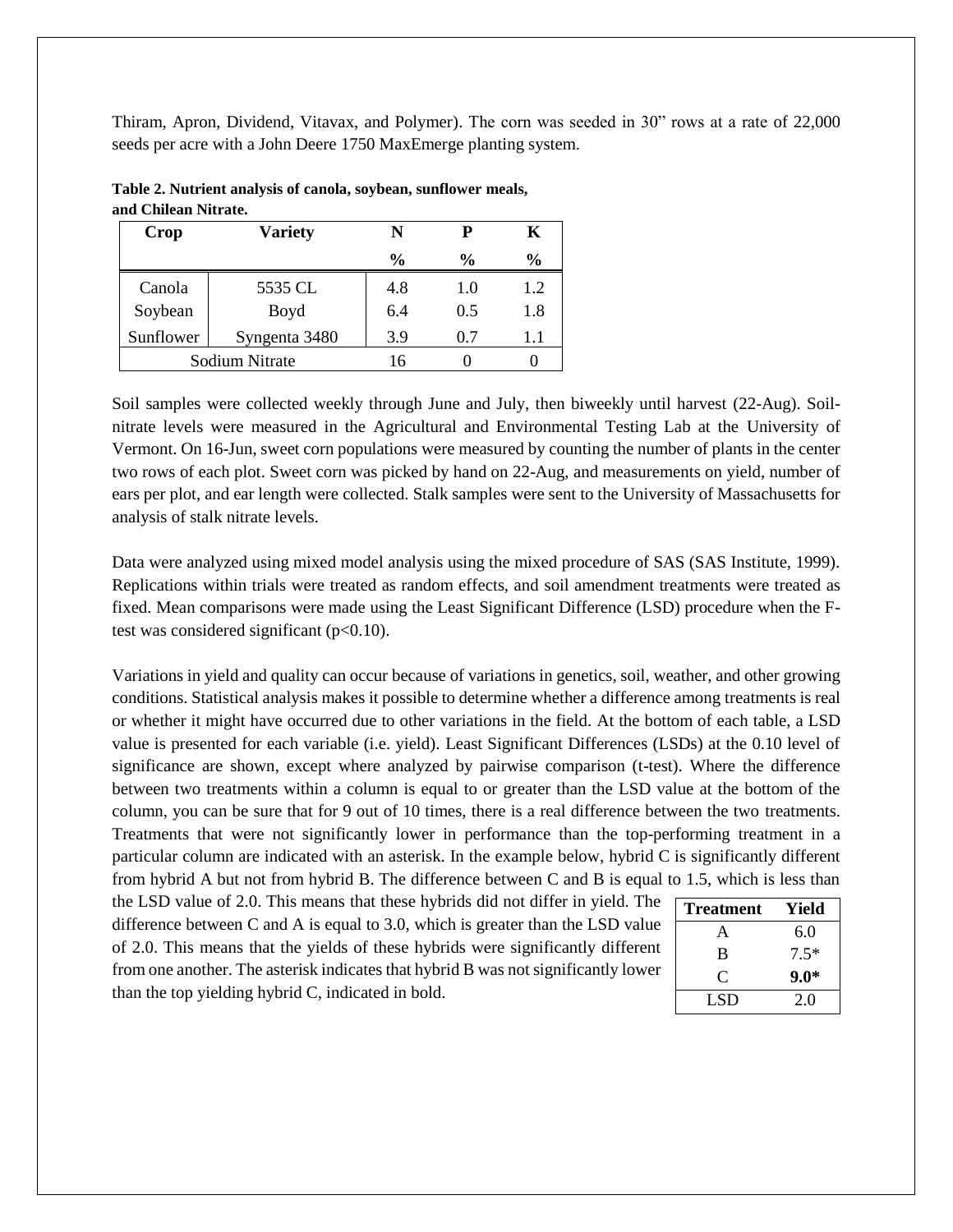### **RESULTS**

Weather data was collected with an onsite Davis Instruments Vantage Pro2 weather station equipped with a WeatherLink data logger. Temperature, precipitation, and accumulation of Growing Degree Days (GDDs) are consolidated for the 2014 growing season (Table 3). Historical weather data are from 1981-2010 at cooperative observation stations in Burlington, VT, approximately 45 miles from Alburgh, VT. When the corn was planted in May, temperatures were slightly above normal and there were 1.45 more inches of precipitation than normal. Throughout the rest of the growing season (June-August), this trend continued with relatively normal temperature and 3.47 more inches of precipitation. A total of 1902 GGDs were accumulated, 9 more than the 30-year average.

| Alburgh, VT                         | May  | June | July   | August |
|-------------------------------------|------|------|--------|--------|
| Average temperature $({}^{\circ}F)$ | 57.4 | 66.9 | 69.7   | 67.6   |
| Departure from normal               | 1.0  | 1.1  | $-0.9$ | $-1.2$ |
|                                     |      |      |        |        |
| Precipitation (inches)              | 4.90 | 6.09 | 5.15   | 3.98   |
| Departure from normal               | 1.45 | 2.40 | 1.00   | 0.07   |
|                                     |      |      |        |        |
| Growing Degree Days (base 50°F)     | 238  | 501  | 613    | 550    |
| Departure from normal               | 40   | 27   | $-27$  | $-31$  |

**Table 3. Consolidated weather data and GDDs for sweet corn, Alburgh, VT, 2014.**

Based on weather data from a Davis Instruments Vantage Pro2 with WeatherLink data logger. Historical averages are for 30 years of NOAA data (1981-2010) from Burlington, VT.

Soil-nitrate levels throughout the season varied significantly by treatment on most sample dates (Table 4, Figure 1). There was a significant difference in soil-nitrate levels on five of the seven sampling dates. In the earliest dates (9-Jun and 16-Jun), the sodium nitrate at 100 lbs per acre was higher in soil-nitrates than all other treatments. By 23-Jun and 30-Jun, the greatest nitrate level was still in sodium nitrate at 100 lbs per acre, though this was statistically similar to five other soil amendment treatments. On 7-Jul, sodium nitrate at 100 lbs per acre was again higher in soil-nitrates than all other treatments. Just prior to 2-Jul, when sweet corn would normally be side-dressed, only the 100 lbs per acre of sodium nitrate had  $NO<sub>3</sub>$  (nitrates) levels above 25 ppm, the point at which UVM Extension Pre-Sidedress Nitrate Tests (PSNTs) would recommend no application of sidedress N. On 21-Jul, the greatest soil-nitrate level was in canola meal at 100 lbs per acre, though this was not statistically greater than canola meal at 50 lbs per acre and three other treatments. On 4-Aug, soil amendment treatments did not significantly differ in soil-nitrate levels.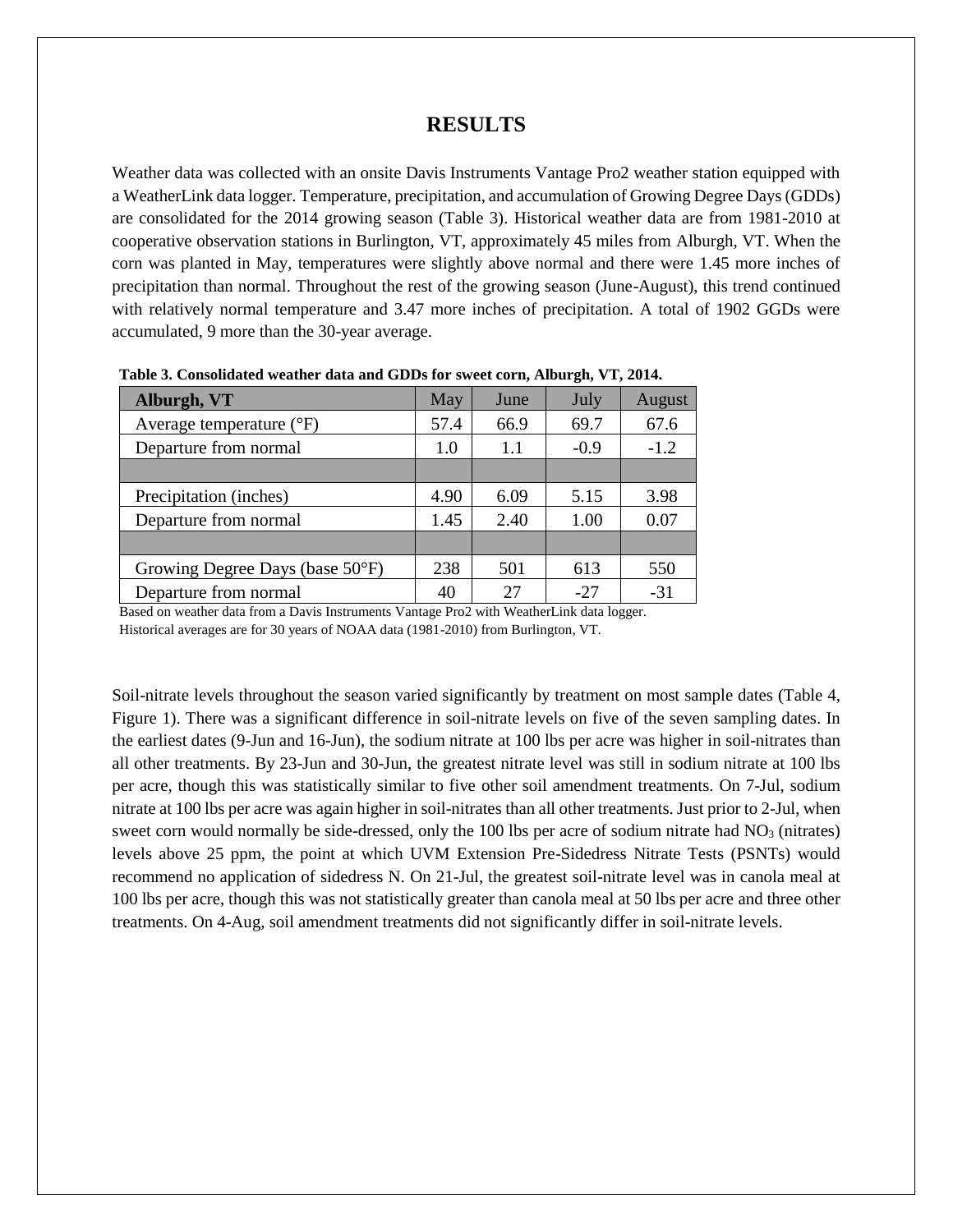| Soil amendment and rate            | Nitrate $(NO3)$ levels |                 |                 |                 |                 |                 |                 |
|------------------------------------|------------------------|-----------------|-----------------|-----------------|-----------------|-----------------|-----------------|
|                                    | $9-Jun$                | $16$ -Jun       | $23$ -Jun       | $30-J$ un       | $7-Jul$         | $21-Jul$        | $4-Aug$         |
|                                    | $mg \, kg^{-1}$        | $mg \, kg^{-1}$ | $mg \, kg^{-1}$ | $mg \, kg^{-1}$ | $mg \, kg^{-1}$ | $mg \, kg^{-1}$ | $mg \, kg^{-1}$ |
| Canola, $50$ lbs $ac^{-1}$         | 13.7                   | 12.8            | $19.4*$         | 18.8*           | 15.3            | $13.3*$         | 8.4             |
| Canola, $100$ lbs ac <sup>-1</sup> | 20.4                   | 14.7            | 16.1            | $19.3*$         | 16.2            | $18.0*$         | 8.0             |
| Sunflower, 50 lbs $ac^{-1}$        | 10.1                   | 9.1             | 13.5            | 16.5            | 15.3            | 7.2             | 6.8             |
| Sunflower, 100 lbs $ac^{-1}$       | 17.3                   | 17.3            | $22.1*$         | $22.7*$         | 19.0            | 11.4            | 8.1             |
| Soybean, 50 lbs $ac^{-1}$          | 15.5                   | 10.2            | $17.6*$         | 19.8*           | 11.7            | 9.3             | 6.1             |
| Soybean, 100 lbs ac <sup>-1</sup>  | 18.9                   | 16.0            | $21.6*$         | 21.8*           | 18.3            | $16.9*$         | 6.0             |
| Sodium N, 50 lbs $ac^{-1}$         | $36.1*$                | 14.8            | $22.3*$         | $19.5*$         | 14.3            | $13.5*$         | 6.9             |
| Sodium N, $100$ lbs $ac^{-1}$      | $36.3*$                | 26.5            | 24.8*           | $25.1*$         | $27.1*$         | $16.9*$         | 8.3             |
| LSD(0.10)                          | 7.3                    | 6.0             | 7.7             | 8.4             | 6.2             | 6.3             | <b>NS</b>       |
| Trial mean                         | 19.7                   | 14.5            | 18.8            | 19.4            | 16.2            | 12.6            | 7.2             |

#### **Table 4. Effects of soil amendment treatments on nitrate levels, Alburgh, VT, 2014.**

Treatments in **bold** were top performers for the given variable.

 $NS$  – There was no statistical difference between treatments in a particular column ( $p=0.10$ ).

\*Treatments marked with an asterisk did not perform statistically worse than the top performing treatment (p=0.10).



**difference in NO<sup>3</sup> level by treatment for six out of the seven sample dates (p=0.10). The thick black line represents the trial mean.**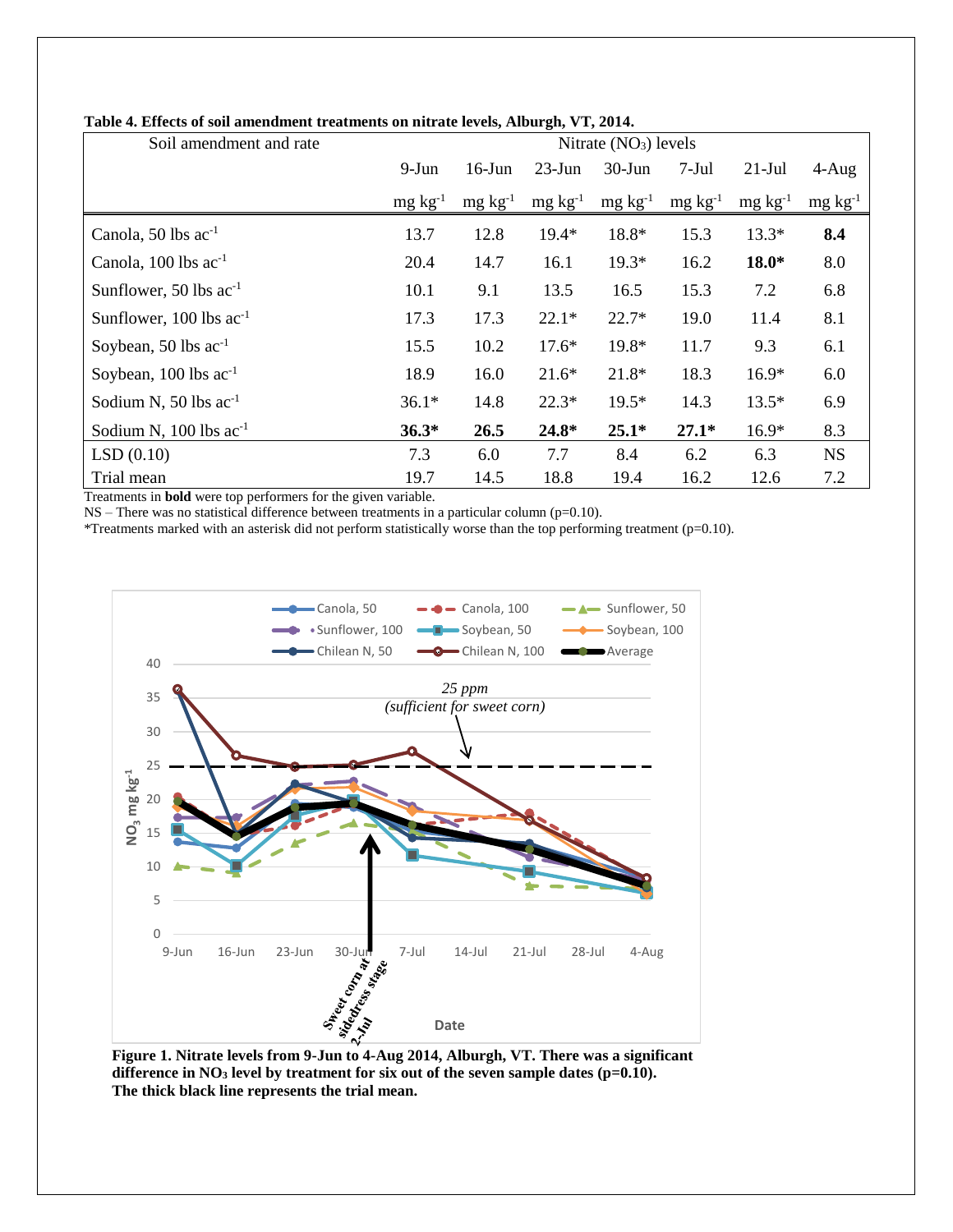There were no statistically significant impacts of soil amendment treatment on sweet corn populations, corn ear per plot, and ear length (Table 5, Figure 2). Sweet corn populations averaged 20,754 plants per acre. Only the Sunflower meal at 50 lbs per acre had significantly lower yields than the highest yielding treatment of sodium nitrate at 50 lbs per acre. Stalk nitrate level was highest where Canola meal was applied at 50 lbs per acre, however, this was not statistically different from five of the other treatments.

| Soil amendment and rate            | 16-Jun population | Yield                   | Corn ears | Ear length | <b>Stalk N</b> |
|------------------------------------|-------------------|-------------------------|-----------|------------|----------------|
|                                    | plants $ac^{-1}$  | $1b$ s ac <sup>-1</sup> | per plot  | cm         | ppm            |
| Canola, 50 lbs $ac^{-1}$           | 22883             | 16077*                  | 64.7      | 19.2       | 7589*          |
| Canola, $100$ lbs ac <sup>-1</sup> | 18819             | 15612*                  | 67.3      | 19.0       | 2206           |
| Sunflower, 50 lbs $ac^{-1}$        | 20793             | 11256                   | 51.3      | 18.3       | 2929           |
| Sunflower, $100$ lbs $ac^{-1}$     | 20793             | 14323*                  | 61.3      | 18.7       | 5699*          |
| Soybean, 50 lbs $ac^{-1}$          | 21373             | 11988*                  | 55.7      | 18.3       | 4353*          |
| Soybean, $100$ lbs $ac^{-1}$       | 21373             | 13626*                  | 62.7      | 18.4       | 4293*          |
| Chilean N, 50 lbs $ac^{-1}$        | 22187             | 16994*                  | 72.7      | 17.8       | 4552*          |
| Chilean N, $100$ lbs $ac^{-1}$     | 20219             | 15426*                  | 64.7      | 18.8       | 5989*          |
| LSD(0.10)                          | <b>NS</b>         | 5668                    | <b>NS</b> | <b>NS</b>  | 3850           |
| Trial mean                         | 20754             | 14557                   | 63.4      | 18.6       | 4614           |

#### **Table 5. Effects of soil amendments on population and yields of sweet corn, Alburgh, VT, 2014.**

Treatments in **bold** were top performers for the given variable.

 $NS$  – There was no statistical difference between treatments in a particular column ( $p=0.10$ ).

\*Treatments marked with an asterisk did not perform statistically worse than the top performing treatment (p=0.10).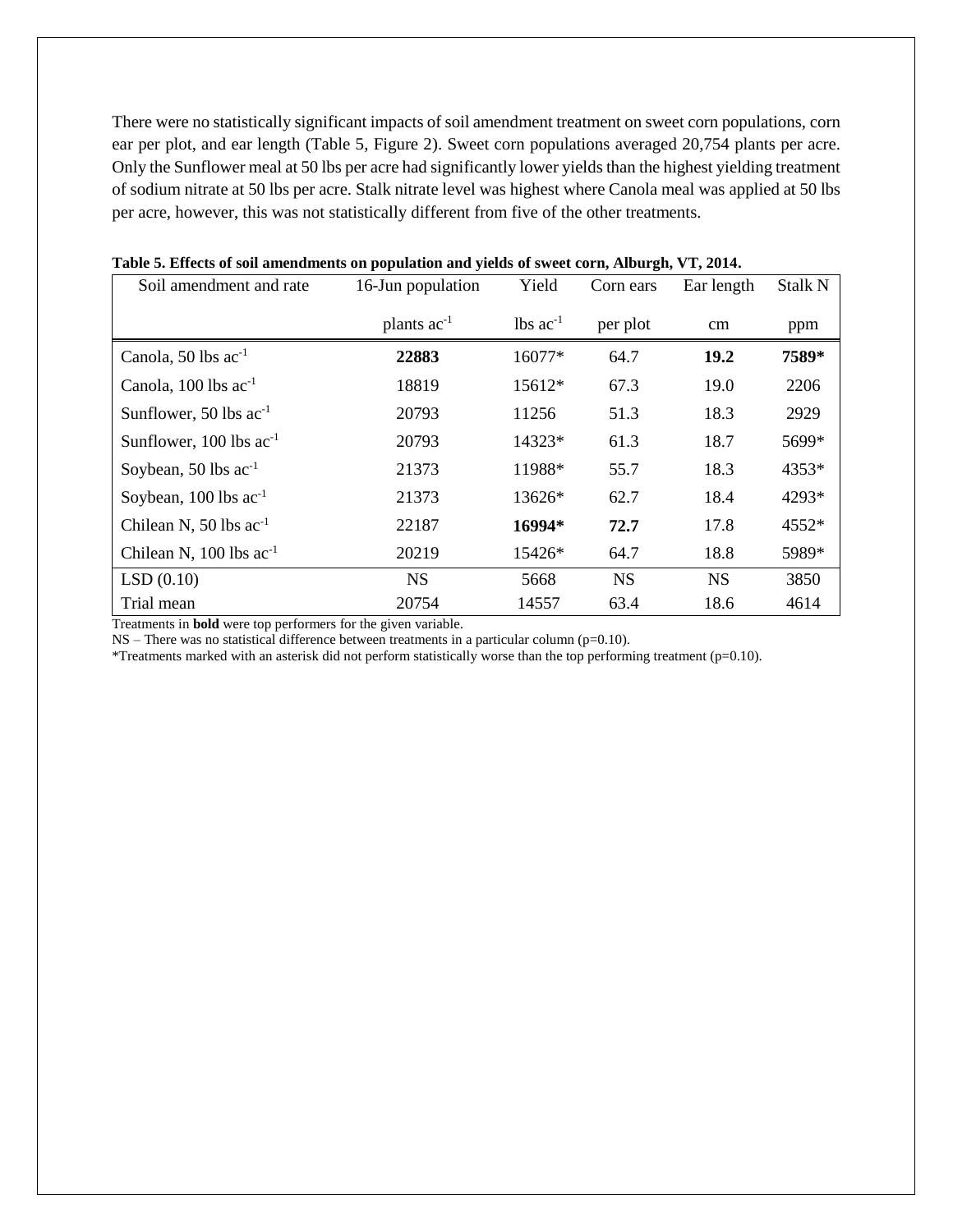

**Figure 2. Sweet corn yields by soil amendment treatment. There were no statistically significant differences in yield (p=0.10).**

## **DISCUSSION**

This research trial shows that oilseed meals have the potential to be used as replacements for high-cost organic fertility inputs. Average sweet corn yields for this trial were 11,047 ears per acre, or 14,557 lbs of corn (about 200 bushels) per acre. This is slightly lower than national average yields for organic sweet corn (12,000 ears per acre). However, there were few statistically significant differences between oilseed meal amendments and commercial sodium nitrate, which can be cost-prohibitive for many organic growers, and has a limit to its use, according to the USDA National Organic Program (NOP) regulations. There were no statistically significant differences in plant populations, yield for most treatments, number of ears, or ear length, indicating that oilseed meals can be used as soil amendments to produce a sweet corn crop comparable to the use of sodium nitrate.

Interestingly, the soybean, sunflower, and canola meal had peak nitrate release near the time of topdress (2- Jul) indicating that the amendments needed nearly 30 days to mineralize adequate nitrogen for sweet corn production. It does appear from this preliminary work that 50 or 100 lbs of N per acre applied through oilseed meals would provide adequate N for sweet corn production. However, soil conditions and weather conditions would also greatly impact the amount of amendment required to meet the crop needs. UVM Extension estimates the cost of sodium nitrate at \$1.56 per lb of N. This could be less expensive than producing oilseed meals, but oilseed growers would also be able to utilize their oil as a food-grade product or a biofuel.